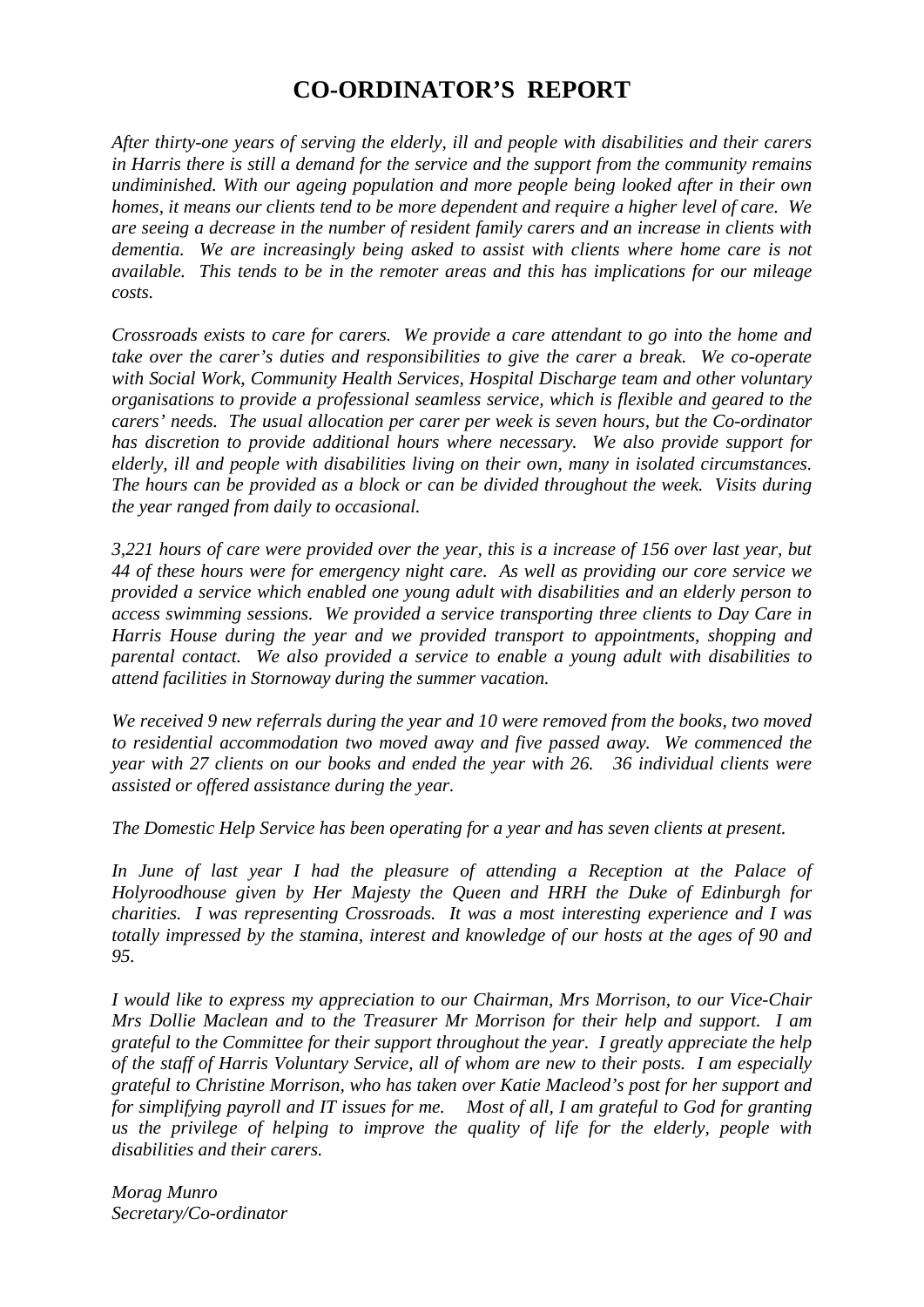# **DETAILS OF CARE PROVISION**

# **1 April 2016 – 31 March 2017**

| Month            | No. clients on books<br>at end of month | No. of hours provided |
|------------------|-----------------------------------------|-----------------------|
| April 2016       | 29                                      | 231                   |
| May 2016         | 28                                      | 239                   |
| June 2016        | 27                                      | 288                   |
| <b>July 2016</b> | 27                                      | 225                   |
| August 2016      | 27                                      | 294                   |
| September 2016   | 29                                      | 256                   |
| October 2016     | 27                                      | 181                   |
| November 2016    | 26                                      | 310                   |
| December 2016    | 26                                      | 270                   |
| January 2017     | 26                                      | 293                   |
| February 2017    | 26                                      | 293                   |
| March 2017       | 26                                      | 341                   |
| Total            |                                         | 3221                  |
|                  |                                         |                       |

.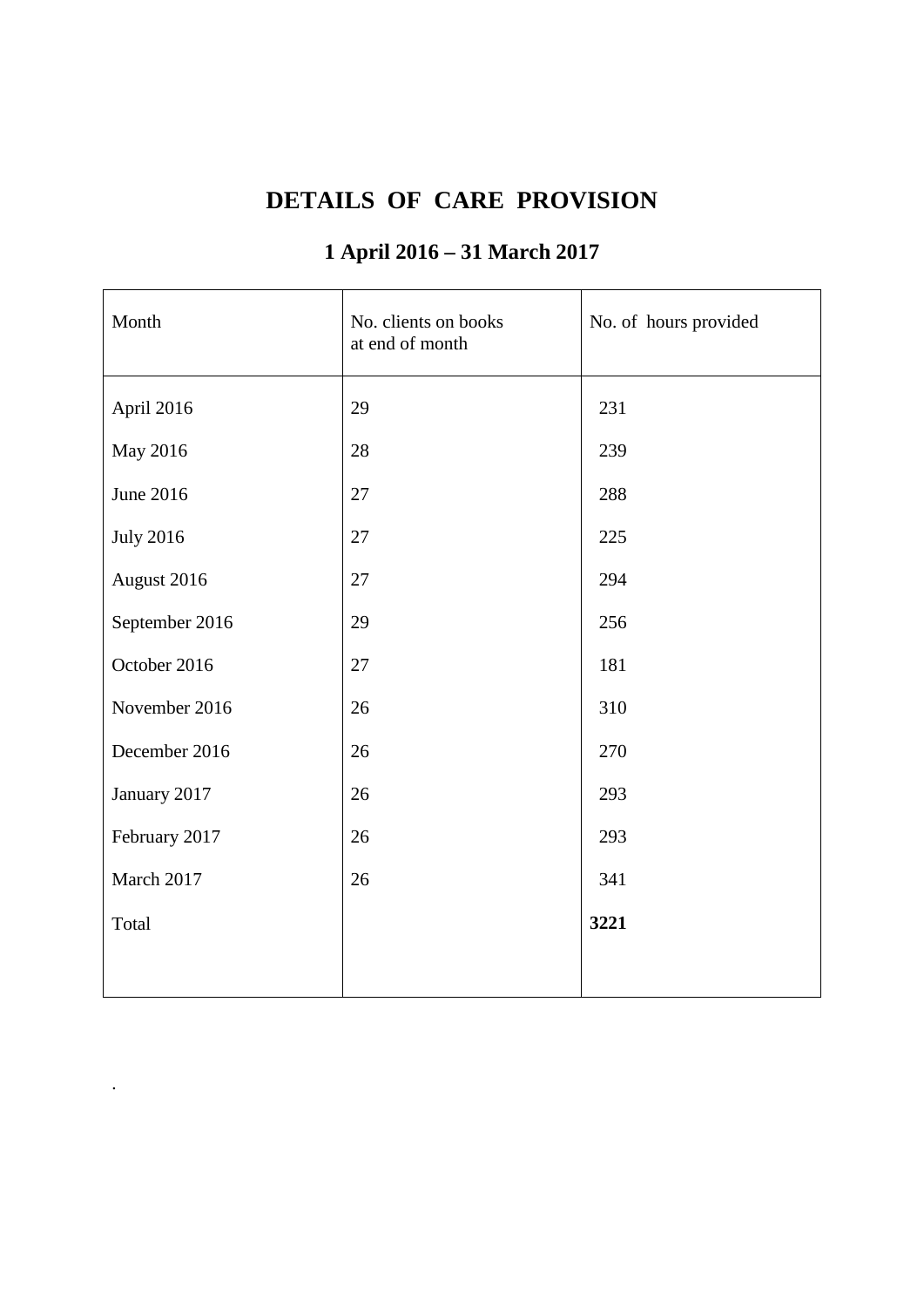#### **CARE INSPECTION REPORT**

The service was inspected by the Care Inspectorate on 2 and 3 March 2017 and scored 6 – Excellent grades in Quality of Care, Quality of Staffing and Quality of Management and Leadership. This the eighth consecutive Inspection in which the Scheme has scored Excellent grades. The Inspection is very valuable in identifying areas of improvement and providing re-assurance and the Inspector is very helpful in providing advice and guidance. Here is an extract from the Report:

#### **What the service does well**

*Crossroads (Harris) Care Attendant Scheme consistently demonstrates a proactive and positive approach towards the service they provide. The provider, management and staff all demonstrate a keen desire to deliver care and support, within the resources available to them, which remains in keeping with the aims, and core values, of the service. There was a culture of care and compassion within the service which was often evidenced by the willingness of the service to go that "extra mile" that we heard people appreciated. Care and support was provided in a flexible and very responsive manner. The service provided was outcome focussed, and care workers provided support in ways that best contributed to individual's aims. Support was planned in a way that seemed person centred to individual need. Up to date care and support plans were in place for each person using the service. We concluded that these were an accurate reflection of the individual's needs, and that they set out clearly for staff how they should provide support. Crossroads (Harris) remains a small service. Staff turnover has continued to be very low, which we saw promoted a continuity of care. There were excellent levels of consistency of staff delivering support which helps build effective and trusting relationships with the people they work for. Feedback about the service emphasised staff skills and experience. It seemed to us that people using the service, or relatives/carers had confidence in the ability of the staff to meet the required needs, an essential component of a good respite service. We heard that individual staff worked in a manner that was warm, respectful and positive.*

*This continues to be a well managed service. Service provision was organised and administered in a way that ensured service delivery was reliable. Clear records were maintained in all areas sampled. Good communication was evident between the manager and staff which we concluded contributed towards an effectively managed and supported team. There were regular opportunities for discussion, either as part of staff meetings, or where necessary through telephone calls or individual discussion. Concerns or queries were*

*responsively followed through with external professionals, that is nurses, social workers, or GPs, where this was necessary. Relatives or carers were kept informed as appropriate to the individual circumstances. Consultative reviews were carried out on a regular basis so as to check that the service continued to meet needs in the way that best suited the person, and/or their carers.*

*We found that the provider, and manager, had effective governance systems in place to monitor all aspects of service delivery. Clear action plans were in place to support areas identified as requiring development or improvement and these were followed through on and any action points resolved. The service makes good use of the resources available to them through their affiliation to Crossroads Caring Scotland in terms of policy, procedure and quality assurance tools. The service demonstrated that professional standards in relation to recruitment and staff selection were being applied, ensuring that all necessary checks were carried out before new staff commence employment.*

*We found that staff had access to a variety of training opportunities. The training plan included a range of mandatory core training courses appropriate to the work that the staff routinely carry out. This has been regularly supplemented by including training identified as*